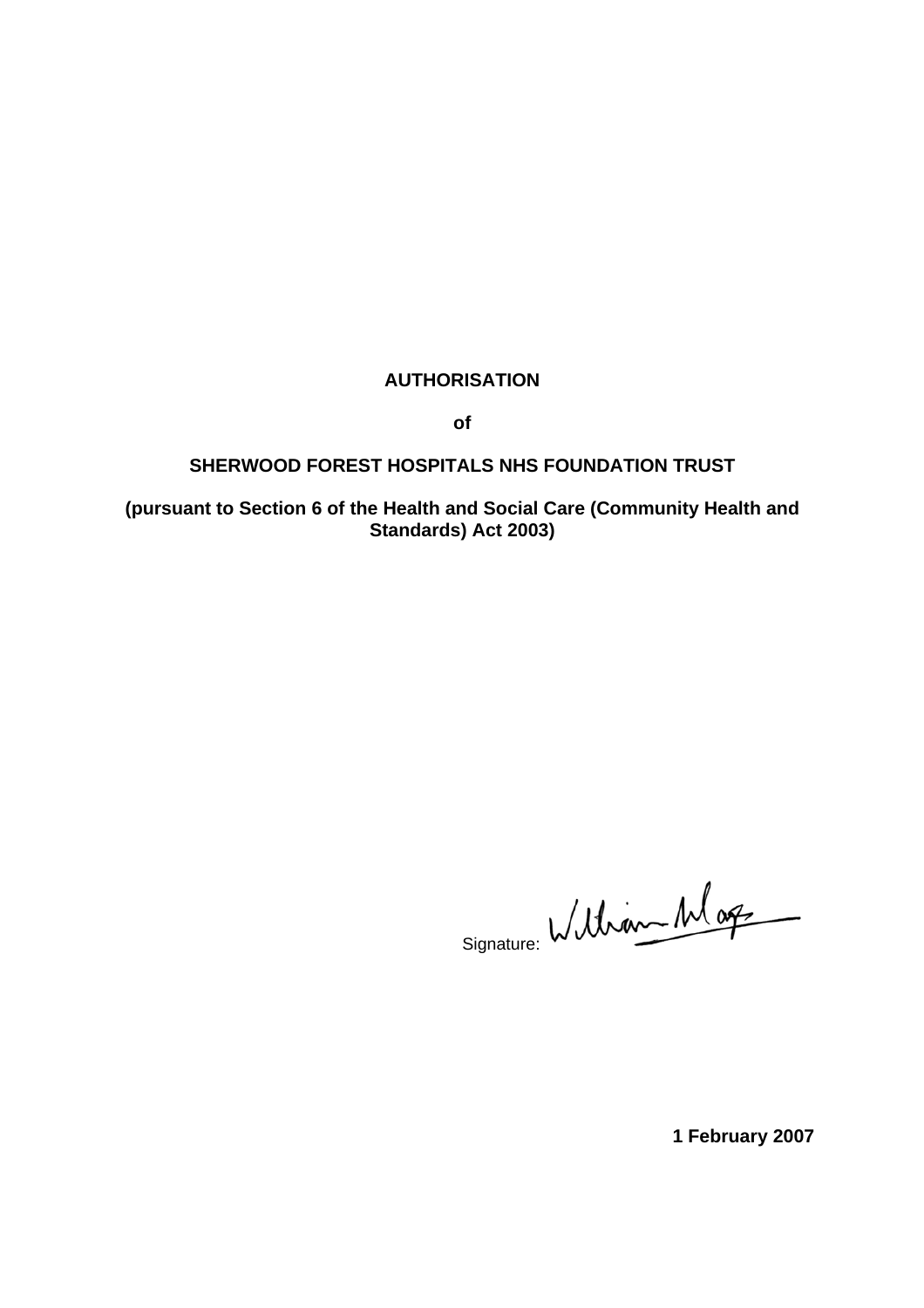# **TABLE OF CONTENTS**

| PART <sub>1</sub> |                                                                |
|-------------------|----------------------------------------------------------------|
| <b>PART 2</b>     |                                                                |
| <b>PART3</b>      |                                                                |
| Condition 1.      |                                                                |
| Condition 2.      |                                                                |
| Condition 3.      |                                                                |
| Condition 4.      |                                                                |
| Condition 5.      |                                                                |
| Condition 6.      |                                                                |
| Condition 7.      |                                                                |
| Condition 8.      |                                                                |
| Condition 9.      |                                                                |
| Condition 10.     |                                                                |
| Condition 11.     |                                                                |
| Condition 12.     |                                                                |
| Condition 13.     | Dividend payments on Public Dividend Capital  8                |
| Condition 14.     |                                                                |
| Condition 15.     |                                                                |
| Condition 16.     |                                                                |
| Condition 17.     |                                                                |
| Condition 18.     |                                                                |
| Condition 19.     |                                                                |
| Condition 20.     |                                                                |
| Condition 21.     |                                                                |
| Condition 22.     |                                                                |
| Condition 23.     |                                                                |
| Condition 24.     |                                                                |
| Condition 25.     | Information given to Parliament and to Members of Parliament 9 |
| <b>SCHEDULE 1</b> | <b>Constitution</b>                                            |
| <b>SCHEDULE 2</b> | <b>Mandatory goods and services</b>                            |
| <b>SCHEDULE 3</b> | <b>Mandatory education and training</b>                        |
| <b>SCHEDULE 4</b> | <b>Private health care</b>                                     |
| <b>SCHEDULE 5</b> | <b>Limit on borrowing</b>                                      |
| <b>SCHEDULE 6</b> | <b>Information</b>                                             |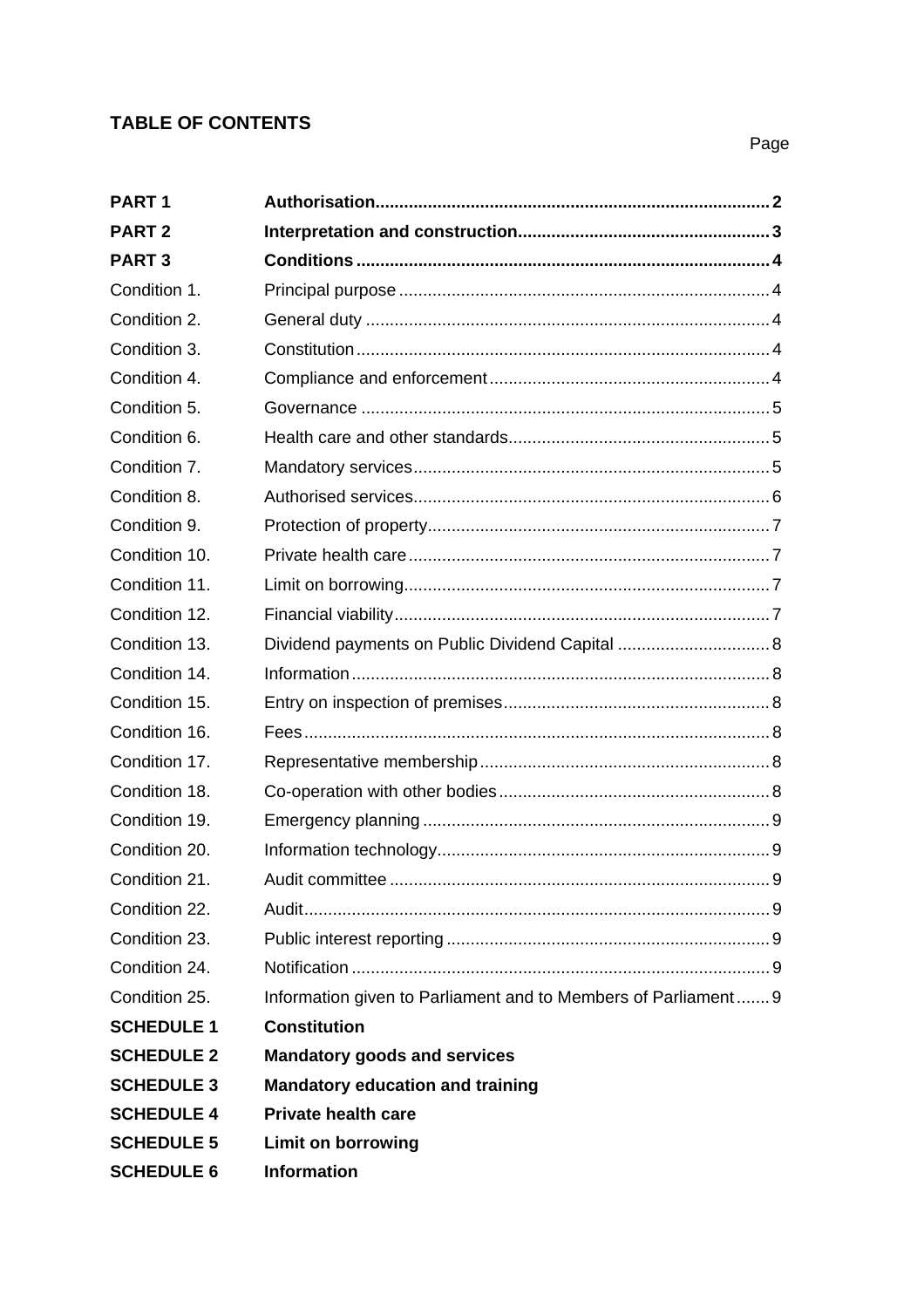## <span id="page-2-0"></span>**PART 1 Authorisation**

- 1. Monitor ("Monitor"), the Independent Regulator of NHS Foundation Trusts, in exercise of the powers conferred by Section 6 of the Health and Social Care (Community Health and Standards) Act 2003 ("**the Act**") and all other powers exercisable by Monitor, hereby authorises Sherwood Forest Hospitals NHS Trust to become an NHS Foundation Trust ("**the Trust"**), subject to the Conditions set out in Part 3 hereof.
- 2. This Authorisation shall come into force on 1 February 2007.
- 3. Subject to the provisions of Sections 25 and 26 of the Act, this Authorisation shall be of unlimited duration.
- 4. This Authorisation is not assignable.
- 5. Monitor may vary the Conditions of this Authorisation.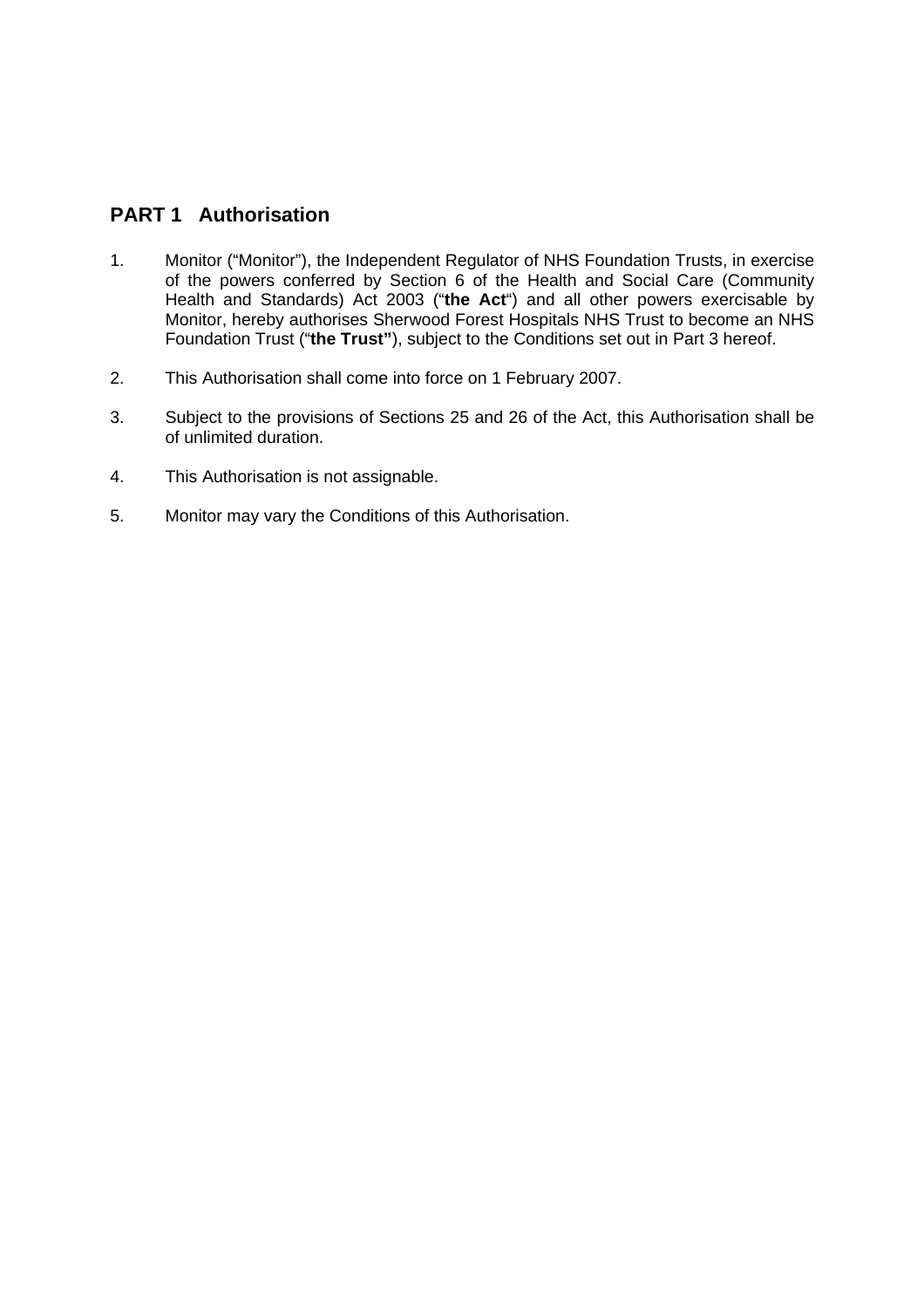## <span id="page-3-0"></span>**PART 2 Interpretation and construction**

- 1. Words and expressions used in the Authorisation shall be construed as if they were in an Act of Parliament and the Interpretation Act 1978 applied to them.
- 2. Any reference to an enactment shall include any re-enactment thereof or amendment thereto.
- 3. Words and expressions defined in the Act shall have the same meaning when used in this Authorisation.
- 4. Unless otherwise specified, any reference to a numbered Condition (with or without a suffix letter) or Schedule is a reference to the Condition or Schedule bearing that number in this Authorisation.
- 5. In construing the provisions of this Authorisation, the heading or title of any Part, Condition or Schedule shall be disregarded.
- 6. Where any obligation of the Trust is required to be performed by a specified date or within a specified period, and where the Trust has failed so to perform, such obligation shall continue to be binding and enforceable after the specified date or after the expiry of the specified period.
- 7. In this Authorisation:

 "ancillary services" means services which support the provision of the mandatory goods and services listed in Schedule 2.

"property" is land and buildings owned or leased by the Trust.

"the Board of Directors" means the Board of Directors of the Trust.

 "the provision of goods and services for purposes related to the provision of health care" includes the provision of social care services.

 "high security psychiatric services" has the same meaning as in Section 4 of the National Health Service Act 1977 as amended.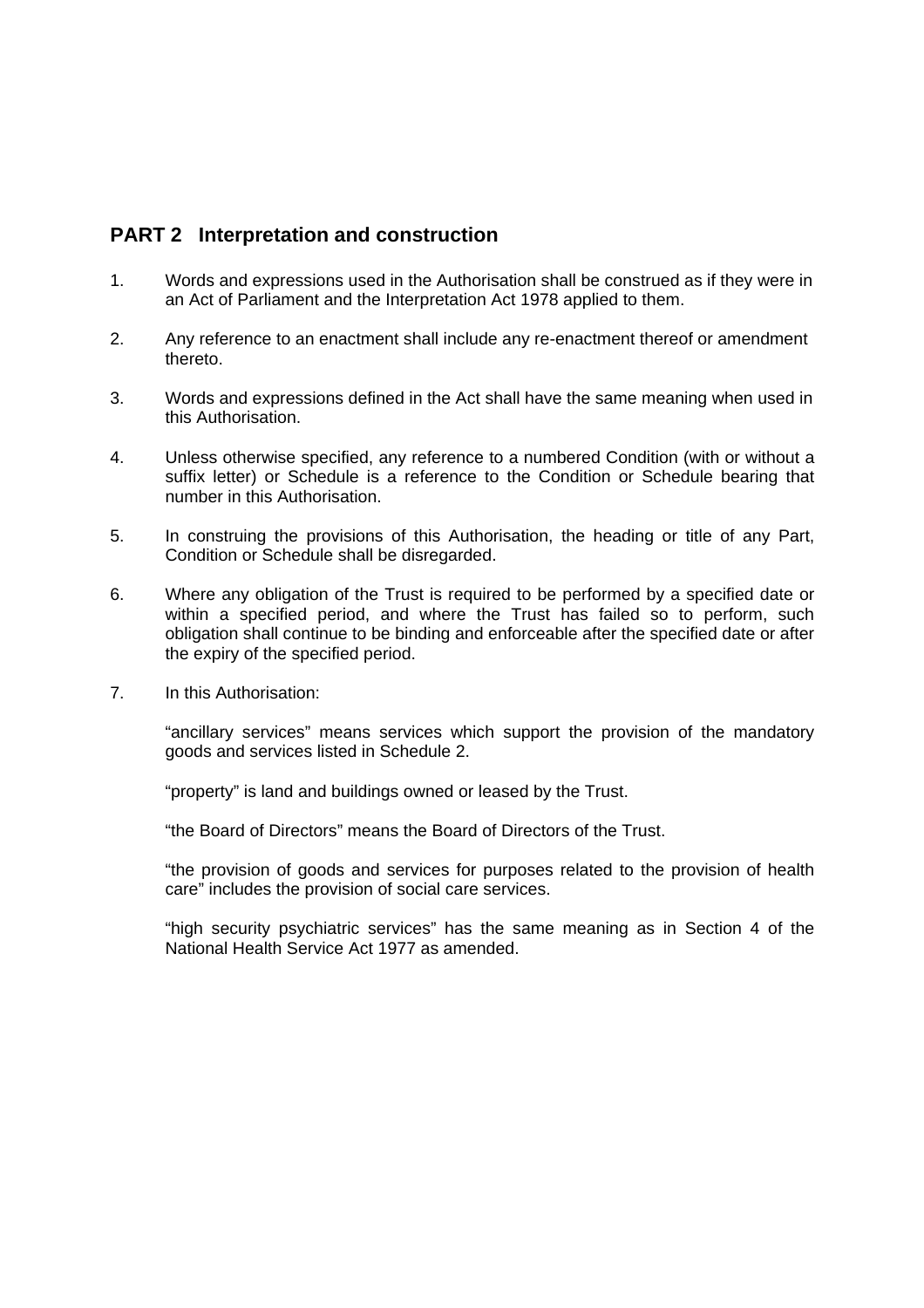## <span id="page-4-0"></span>**PART 3 Conditions**

#### 1. Principal Purpose

 The principal purpose of the Trust is the provision of goods and services for the purposes of the health service in England. This does not preclude the provision of cross-border services to other parts of the United Kingdom.

#### 2. General duty

The Trust shall exercise its functions effectively, efficiently and economically.

- 3. Constitution
	- (1) The Trust shall secure that its constitution is in accordance with any regulations made under Section 35 of the Act (conduct of elections).
	- (2) The Trust may make amendments to its constitution with the approval of Monitor.
	- (3) The constitution, incorporating any amendments which may be made thereto, is annexed at Schedule 1.

#### 4. Compliance and enforcement

(1) The Trust shall comply with:

any requirements imposed on it under the Act or any other enactment;

the Conditions of this Authorisation;

the terms of its constitution;

if applicable, directions issued by the Secretary of State with respect to safety and security in connection with the provision of high security psychiatric services; and

the terms of its contracts with bodies which commission the Trust to provide goods and services (including education and training, accommodation and other facilities) for the purposes of the health service in England.

- (2) The Trust shall comply with any guidance issued by Monitor, unless Monitor has agreed with the Trust that, in the particular circumstances, the Trust is not required to comply.
- (3) A failure to comply may result in Monitor taking enforcement action under Sections 23, 24 or 25 of the Act.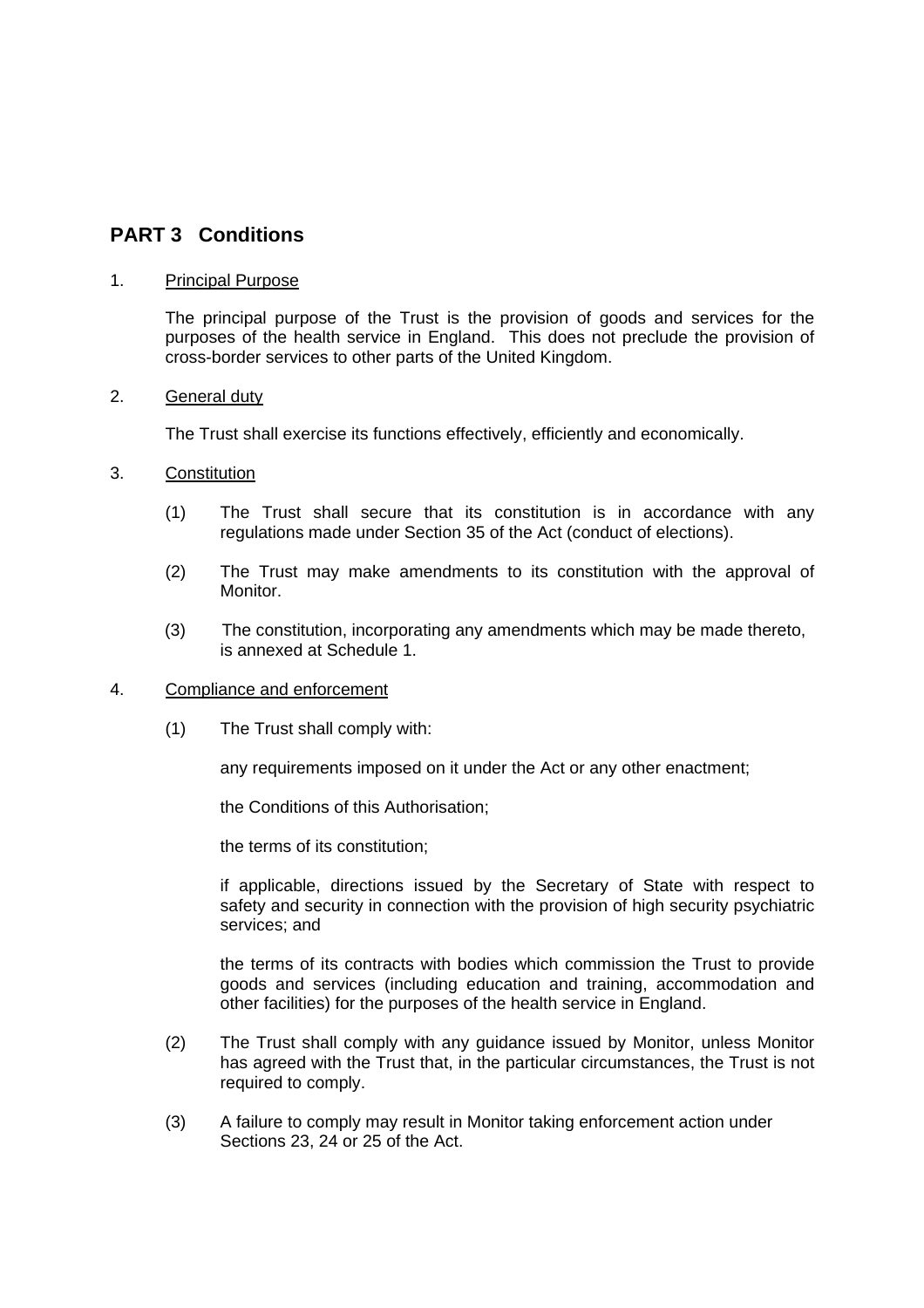### <span id="page-5-0"></span>5. Governance

- (1) The Trust shall ensure the existence of appropriate arrangements to provide representative and comprehensive governance in accordance with the Act and to maintain the organisational capacity necessary to deliver the mandatory goods and services referred to in Condition 7(1) and listed in Schedule 2 and the mandatory education and training referred to in Condition 7(2) and listed in Schedule 3.
- (2) The Trust shall comply with the principles of best practice applicable to corporate governance in the NHS/health sector, with any relevant code of practice and with any guidance which may be issued by Monitor.

### 6. Health care and other standards

- (1) The Trust shall put and keep in place and comply with arrangements for the purpose of monitoring and improving the quality of health care provided by and for the Trust.
- (2) The Trust shall comply with statements of standards in relation to the provision of health care published by the Secretary of State under Section 46 of the Act, as currently set out in the Department of Health publication Health and Social Care Standards and Planning Framework (July 2004) as may be amended from time to time.
- (3) If applicable, the Trust shall comply with any statements of standards with respect to social care services which the Secretary of State may issue from time to time.
- (3) If applicable, the Trust shall comply with any statements of standards with respect to security and risk management which the Secretary of State may issue from time to time.

### 7. Mandatory Services

(1) The Trust is required to provide for the purposes of the health service in England the goods and services listed in Schedule 2 in the volumes or amounts specified therein ("**mandatory goods and services"**) which goods and services in the volumes or amounts specified are to be provided pursuant to a legally binding contract or contracts between the Trust and one or more of the commissioning bodies, or on the understanding that the Trust and the relevant commissioning body or bodies will conclude a legally binding contract or contracts for the provision of said goods and services in the volumes or amounts specified within 12 months of the date on which this authorisation comes into force. This requirement includes an obligation to provide any ancillary services, accommodation and other facilities related to said goods and services and which are generally accepted to be required for the effective, efficient and economic provision of said goods and services in the volumes or amounts specified.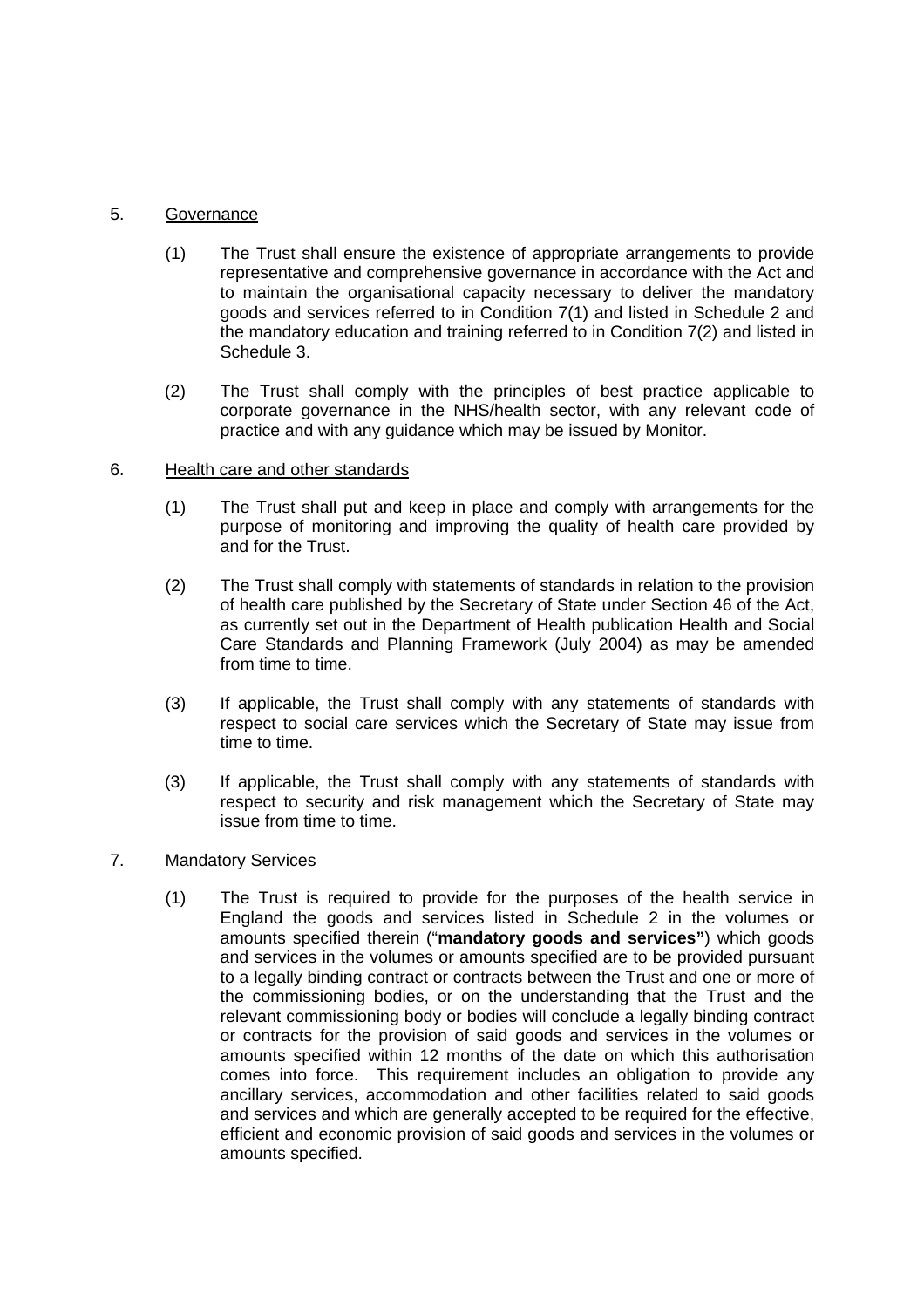- <span id="page-6-0"></span>(2) The Trust is required to provide education and training to third parties for the purposes of the health service in England listed in Schedule 3 in the volumes or amounts specified therein ("**mandatory education and training**"), which are to be provided pursuant to a legally binding contract or contracts between the Trust and one or more of the commissioning bodies, or on the understanding that the Trust and the relevant commissioning body or bodies will conclude a legally binding contract or contracts for the provision of said education and training in the volumes or amounts specified within 12 months of the date on which this authorisation comes into force.
- (3) Monitor reserves the right to vary the goods and services and the volumes or amounts thereof which the Trust is required to provide in terms of Condition 7(1) and the education and training to third parties and the volumes or amounts thereof which the Trust is required to provide in terms of Condition 7(2), in particular in order to ensure the continuity of local service provision and the fulfilment of local health needs as they may vary from time to time.
- (4) The Board of Directors of the Trust shall regularly review and shall at all times maintain and ensure the capacity and capability of the Trust to provide the mandatory goods and services referred to in Condition 7(1) and listed in Schedule 2.
- 8. Authorised Services
	- (1) The Trust is authorised to provide goods and services (including education and training, accommodation and other facilities) for purposes related to the provision of health care, subject to written confirmation to Monitor by the Board of Directors that the Board of Directors is satisfied that the Trust has the capacity and the capability to provide said goods and services and that the provision of said goods and services will not inhibit the provision by the Trust of the mandatory goods and services referred to in Condition 7(1) and listed in Schedule 2.
	- (2) Monitor reserves the right to refuse to authorise specific goods and services in circumstances where Monitor is not satisfied that the Board of Directors has a proper basis for the written confirmation referred to in Condition 8(1).
	- (3) The Trust shall establish and maintain an up to date register of the goods and services referred to in Condition 8(1). With respect to education and training, only education and training provided to third parties shall be included in the register. Accommodation and other facilities do not require to be included in the register of goods and services.
	- (4) The Trust shall make the register of goods and services available for public inspection on payment of such reasonable fee, if any, as the Trust may determine.
	- (5) The Trust is authorised to carry out research in connection with the provision of health care, subject to written confirmation to Monitor by the Board of Directors that the Board of Directors is satisfied that the Trust has the capacity and the capability to provide said research, that all relevant authorisations with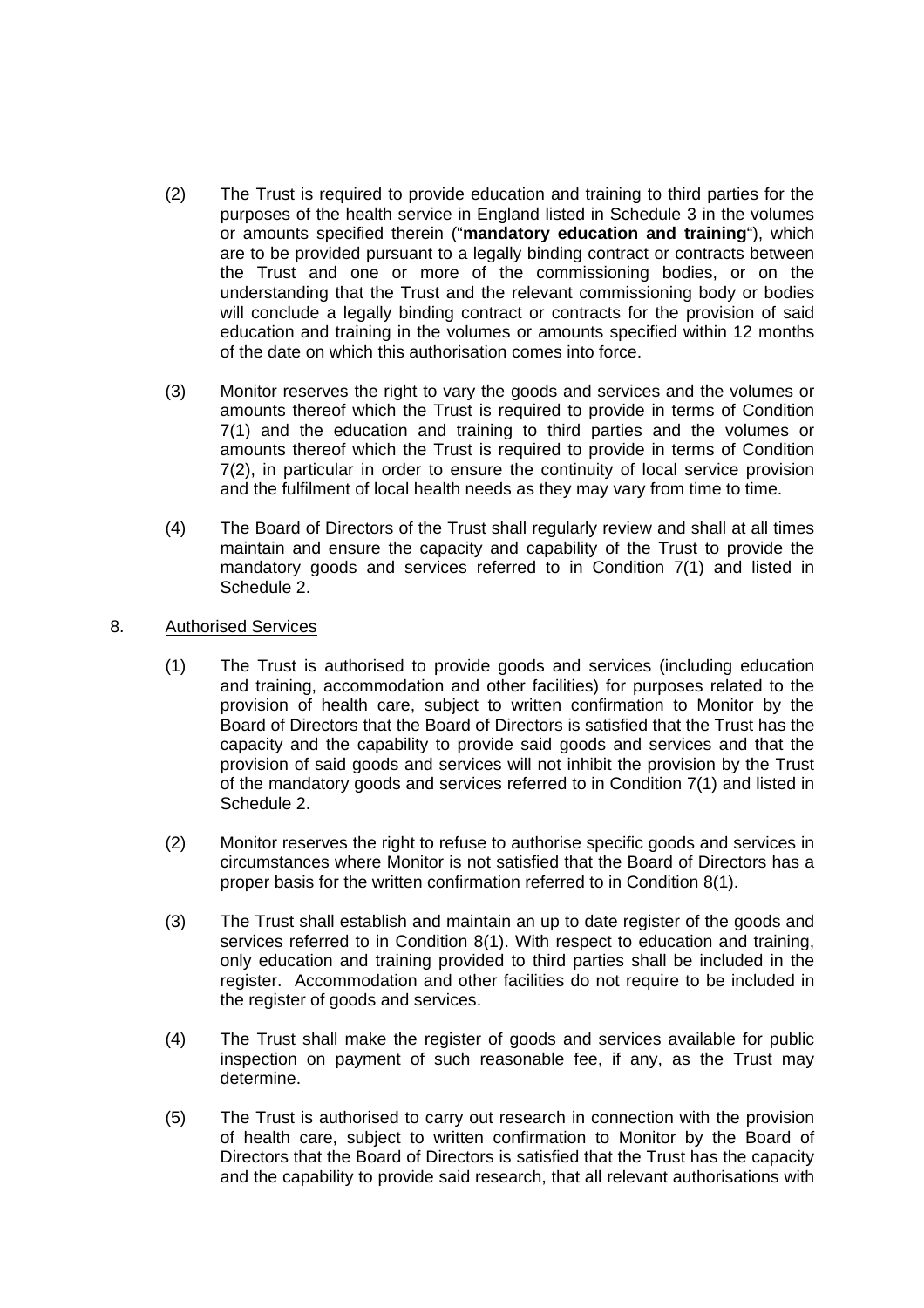<span id="page-7-0"></span>respect to the carrying out of said research have been secured, that the said research will be carried out in accordance with the generally accepted ethical standards and that the said research will not inhibit the provision by the Trust of the mandatory goods and services referred to in Condition 7(1) and listed in Schedule 2.

- (6) Monitor reserves the right to refuse to authorise research in circumstances where Monitor is not satisfied that the Board of Directors has a proper basis for the written confirmation referred to in Condition 8(5).
- (7) The Trust is authorised to make facilities and staff available for the purposes of education, training or research carried on by others.
- (8) Any activities undertaken by the Trust, other than the provision of goods and services for purposes related to the provision of health care, shall be subject to any restrictions which may be imposed by Monitor in terms of Section 14(3) of the Act.

#### 9. Protection of property

- (1) Property needed for the purposes of providing any of the mandatory goods and services referred to in Condition 7(1) and listed in Schedule 2 (including the ancillary services, accommodation and other facilities related thereto) and the mandatory training and education referred to in Condition 7(2) and listed in Schedule 3 is protected.
- (2) The Trust may not dispose any protected property without the approval of Monitor.
- (3) The Trust shall establish and maintain an asset register in respect of protected property, in accordance with guidance to be issued by Monitor.
- (4) The Trust shall make the asset register available for public inspection on payment of such reasonable fee, if any, as the Trust may determine.

#### 10. Private health care

The proportion of total income of the Trust in any financial year derived from private charges shall not be greater than the percentage set out in Schedule 4.

- 11. Limit on borrowing
	- (1) The total amount of the Trust's borrowing is subject to the limit set out in Schedule 5.
	- (2) The limit is subject to annual review by Monitor.
- 12. Financial viability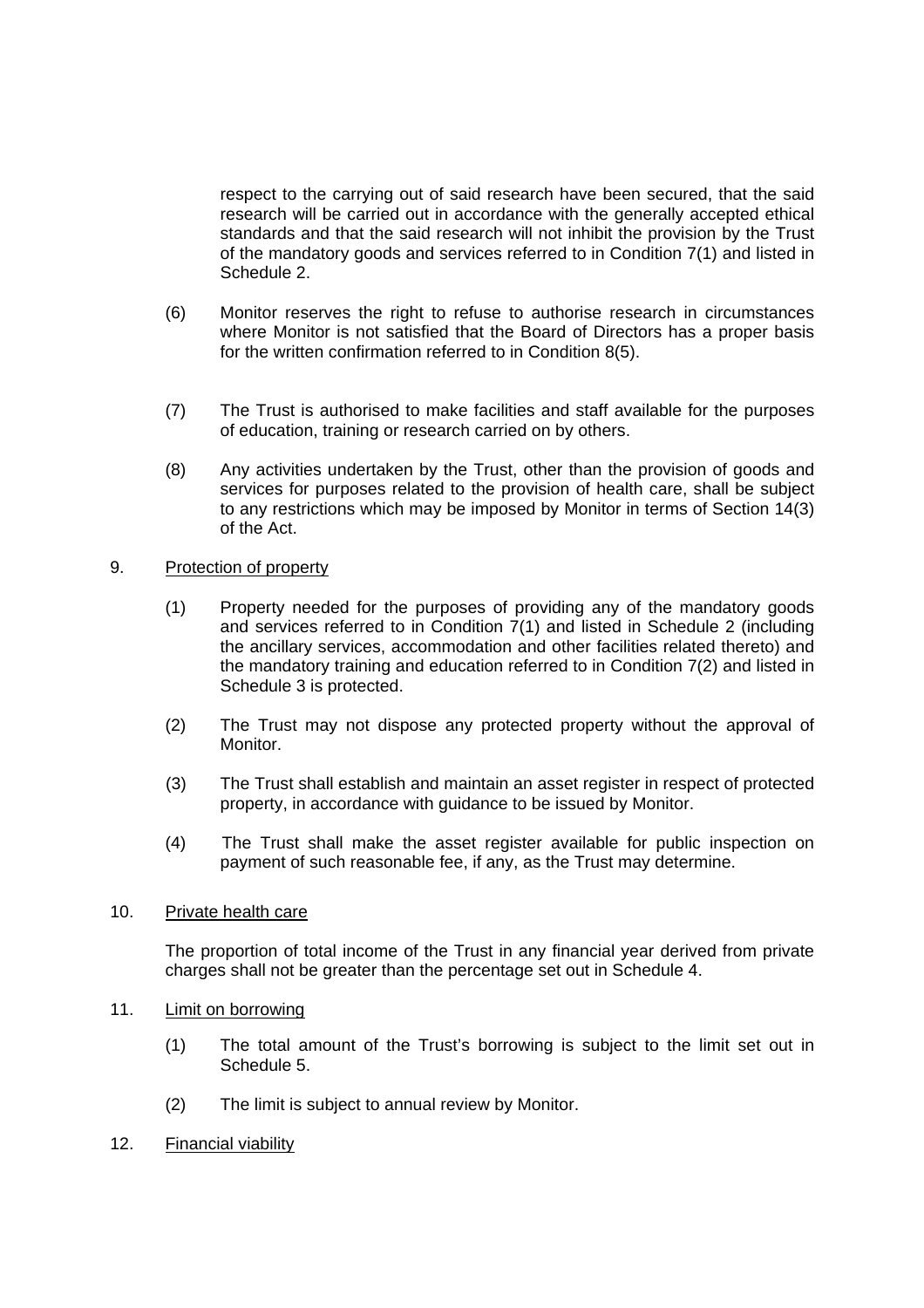<span id="page-8-0"></span> The Trust shall at all times remain a going concern as defined by relevant accounting standards in force from time to time.

#### 13. Dividend payments on Public Dividend Capital

The Trust shall be required to pay annually to the Department of Health a dividend on its Public Dividend Capital at a rate to be determined from time to time by the Secretary of State.

#### 14. Information

 The Trust shall disclose to Monitor and directly to any third parties as may be specified by the Secretary of State the information, if any, specified in Schedule 6 as may be varied from time to time and such other information as Monitor may from time to time require.

#### 15. Entry and inspection of premises

 The Trust shall allow Monitor, any member, officer or member of staff of Monitor, and any agent acting on behalf of Monitor, to enter and inspect premises owned or controlled by the Trust.

#### 16. Fees

 The Trust shall pay to Monitor such reasonable annual fee, if any, as may be determined by Monitor.

#### 17. Representative membership

 The Trust shall continue to take such reasonable steps as may be required by Monitor, by such date or within such period as may be specified by Monitor, to secure that (taken as a whole) the actual membership of any public constituency and (if there is one) the patients' constituency is representative of those eligible for such membership.

#### 18. Co-operation with other bodies

- (1) The Trust shall co-operate with Primary Care Trusts, Strategic Health Authorities, Special Health Authorities, the Commission for Health Care Audit and Inspection, NHS foundation trusts, other NHS trusts and other health authorities and organisations in accordance with the Act and any future guidance to be published by Monitor.
- (2) The Trust shall co-operate with the Commission for Social Care Inspection, the Mental Health Act Commissioners, the National Oversight Group for High Security Hospitals and such other bodies (as may be specified in any future guidance to be published by Monitor) which have a remit covering activities related to the provision of mental healthcare services.
- (3) The Trust shall co-operate with local authorities in the exercise of its own functions and in the exercise by the local authorities of their respective functions.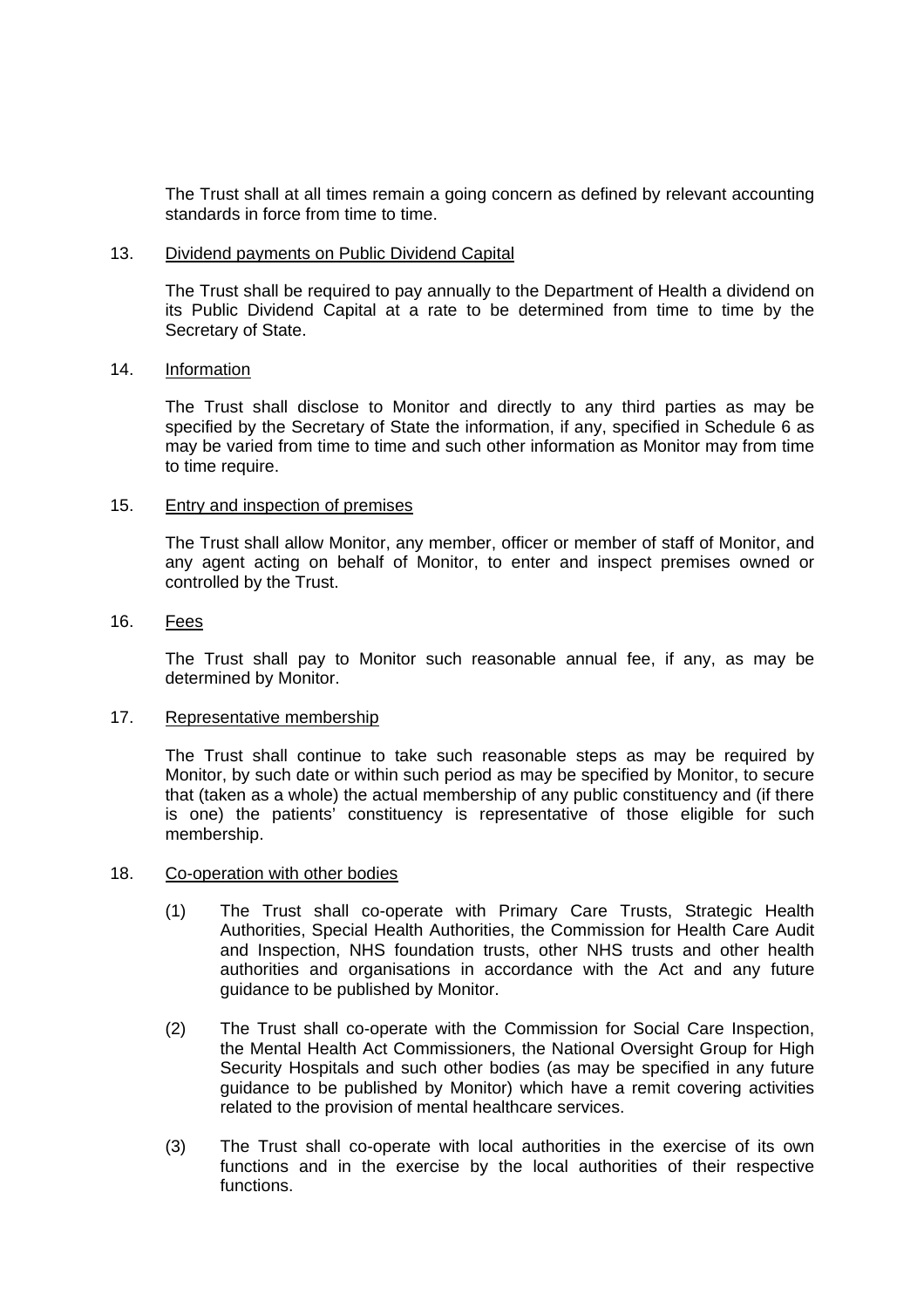#### <span id="page-9-0"></span>19. Emergency planning

 The Trust shall assist the relevant authorities with, and participate in, local and national emergency planning and provision.

#### 20. Information technology

 The Trust shall participate in the national programme for information technology, in accordance with any guidance issued by Monitor.

#### 21. Audit committee

- (1) The Trust shall establish a committee of non-executive directors as an audit committee to perform such monitoring, reviewing and other functions as are appropriate.
- (2) The Board of Directors shall satisfy itself that at least one member of the audit committee has recent and relevant financial experience.

#### 22. Audit

- (1) The Audit Code for NHS Foundation Trusts ("the Audit Code") contains the directions of Monitor under paragraph 24(5) of Schedule 1 to the Act with respect to the standards, procedures and techniques to be adopted by the auditor.
- (2) The Trust shall comply with the Audit Code.
- (3) The auditor shall comply with the Audit Code.

#### 23. Public interest reporting

 The Trust shall forward a report to Monitor within thirty days (or such shorter period as Monitor may specify) of the auditor issuing a public interest report in terms of Schedule 5 paragraph 3 of the Act. The report shall include details of the Trust's response to the issues raised within the public interest report.

#### 24. Notification

The Trust shall deal with Monitor in an open and co-operative manner and shall promptly notify Monitor of anything relating to the Trust of which Monitor would reasonably expect prompt notice, including, without prejudice to the foregoing generality, any anticipated failure or anticipated prospect of failure on the part of the Trust to meet its obligations under this authorisation or any financial or performance thresholds which Monitor may specify from time to time.

#### 25. Information given to Parliament and to Members of Parliament

 In addition to any statutory requirements, the Chairman, Chief Executive or any other person giving information to Parliament or to a Member of Parliament on behalf of a